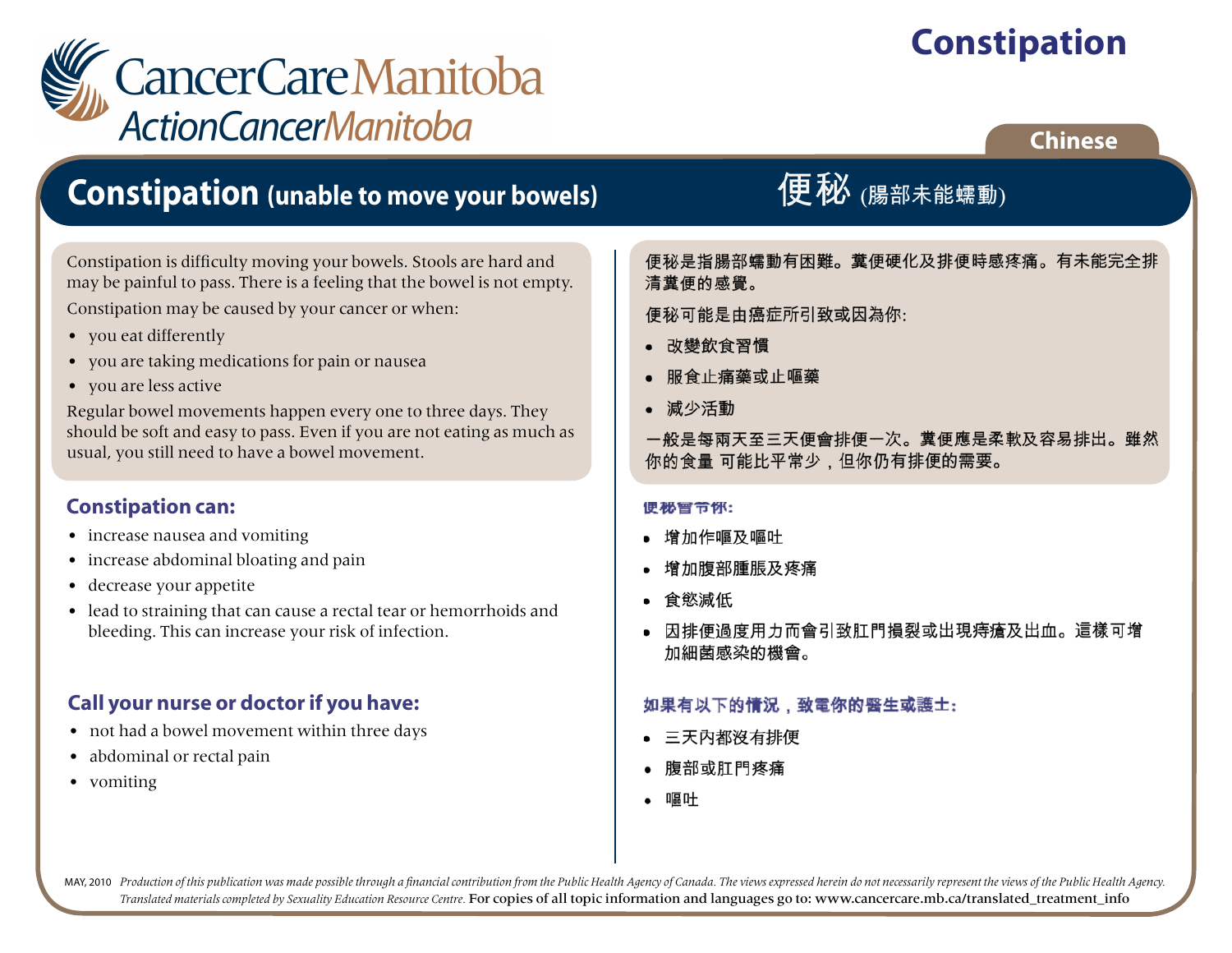

## **Constipation (unable to move your bowels)**

### **Tips to help you with constipation:**

- Eat high fibre foods like whole grain breads, cereals, fruits, vegetables, nuts and seeds.
- Drink plenty of fluids. Fluids help to keep the stool soft.
- Prune juice and warm liquids may be helpful.
- Try to walk 15-30 minutes each day or try other activities such as cycling or swimming.
- Eat at the same time each day.
- Try to have a bowel movement at the same time each day.

### **Medications for constipation:**

Constipation is a common side effect when using some pain and nausea medications. Your nurse or doctor will suggest medication to help prevent or to relieve constipation. These include:

- stool softeners which make the stool softer and easier to pass. Example: Docusate sodium or Docusate calcium
- laxatives which cause the bowels to move. Example: Senokot

These do not include:

• bulk forming fibre supplements. These are not advised for people on some pain and nausea medications or for those who have poor fluid intake.

Example: Metamucil

### 對便秘有幫助的提示:

• 食含有高纖維的食物,例如:全穀麥麵包,麥片(cereal), 水菓,蔬菜,果仁及瓜子類。

便秘 (腸部未能蠕動)

- 喝大量飲料。水或其他飲品能幫助糞便保持柔軟。
- 喝梅子汁(Prune juice)及飲和暖飲品對你會有幫助。
- 每天步行十五至三十分鐘或做其他活動,如踏單車或游泳。
- 每天在同一時間進食。
- 每天在同一時間排便。

#### 便秘畫物·

便秘是服用止痛藥或止嘔藥後常見的副作用。你的護士或醫生會建議 一些預防便秘或減輕便秘的藥物。這些藥物包括:

- 糞便柔軟藥可使糞便變軟及容易排出。 例如: Docusate sodium 或 Docusate calcium
- 輕瀉劑可促進腸部蠕動。 例如: Senokot

#### 但不包括纖維補充劑

● 凡服食止痛或止嘔藥的人士或飲少量飲料的人士都不建議他們使 用這些纖維補充劑。例如: Metamucil

MAY, 2010 Production of this publication was made possible through a financial contribution from the Public Health Agency of Canada. The views expressed herein do not necessarily represent the views of the Public Health Ag *Translated materials completed by Sexuality Education Resource Centre.* For copies of all topic information and languages go to: www.cancercare.mb.ca/translated\_treatment\_info

**Chinese**